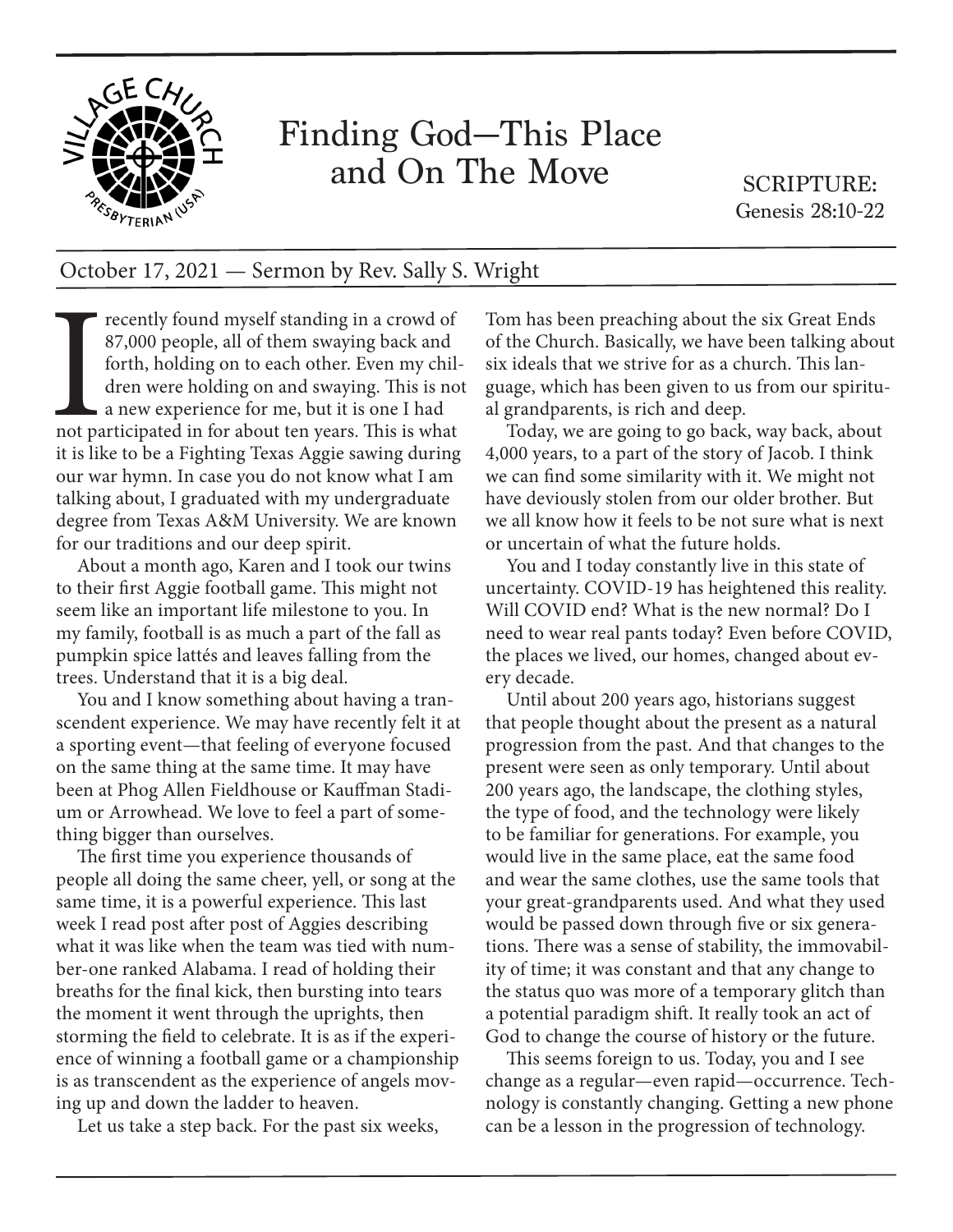Clothing styles change not just every year but every season. Even the homes we live in change about every 10 years. You are more likely to move than to replace the LED lightbulb you just installed. To say our future is uncertain might seem like the most obvious statement ever spoken in this pulpit. This is where we connect with Jacob.

Jacob knew what it was to be crafting a new future. Before Jacob got the birthright, his path and the family's path was set: the oldest son inherits family land and serves as the patriarch. Yet, when Jacob received the birthright, all of this certainty became, well, uncertain.

It is on this uncertain path forward that the story of God comes crashing in. Jacob is traveling in between towns and he must stop to rest for the night. He wasn't close to family or shelter. He was in the literal wilderness. So, he grabbed the closest rock and made himself comfy and fell asleep. It was in his dreams at night that God came to Jacob and reminded him of the covenant with Abraham and Isaac and offered Jacob a blessing of descendants and land—the exact land that Jacob was resting upon. After waking, Jacob realizes he's met God. So, Jacob's response is to make this site into a place of worship.

After a transcendent experience, after getting in touch with something bigger than ourselves, we want to keep that feeling alive. Jacob made an altar. You and I might buy a t-shirt, take pictures and, of course, post on social media. We want to tell our friends about it and keep reliving the experience.

Jacob places the stone as a reminder that this was the place that God met him and the place that God will bring him and his family back to. This stone is a place that an encounter with God happened, so that every time they pass this place, they will remember to open themselves up to another encounter with the God of Abraham, Isaac, and Jacob.

If it seems as if place is important in this story it is. God met Jacob in this particular place, which is why the place becomes called Beth-el—which in Hebrew means "house of God." It became a reminder that God blessed Jacob and all of his descendants in this place. So, every encounter with this place would serve as a reminder that in uncertain times,

God's covenant was unchanging.

This is similar to why I think there is such a tie to sporting events and venues. This notion of place as being a reminder is exactly why people love going to football and baseball games. It is the reminder that one time something amazing happened here and maybe today it will happen again. It is the hope that history will repeat itself and our team will win the game or defeat the champions. In our ever-changing world, we keep watching football and baseball games. We keep cheering for our hometown team to be connected to something that is steady—at least steadier than our everyday lives. I felt a sense of home standing in Kyle Field a month ago swaying with 87,000 other Aggies. I haven't felt that in a long time. And I have to admit, it felt good.

Jacob teaches us that what we need more than anything is reminders. Just like Jacob set up a pillar to serve as a reminder, we need a reminder to worship, a reminder to open ourselves to an encounter with Jesus Christ, to allow the Holy Spirit to awaken in us an experience of the divine.

This is a fundamental reason that we show up to worship—we seek to open ourselves up to the possibility that God will encounter us here. We do so because worship offers us a whole array of reminders that the Holy One has been present to us in the past and promises to be with us in the future. We also hope to be reminded that in a constantly changing world, the promises of God are steady and true.

Lest you hear me saying that we can only experience God in places of worship, God also promises to be with Jacob wherever he goes. I want to make clear that the conversation that God and Jacob has does not indicate that God is only going to be where Jacob puts up the pillar. God is not stuck in this place, Beth-el, the "house of God," between Beer-Sheba and Haran. God promises Jacob, in verse 15, "Know that I am with you and will keep you where ever you go."

At its very core, this is what the covenant of God is about. The covenant of God indicates that God promises to be with Jacob in this place and wherever he goes. This same promise is ours, too. God promises to meet us in this place (wherever that place is) and in this time (whenever that is). God is